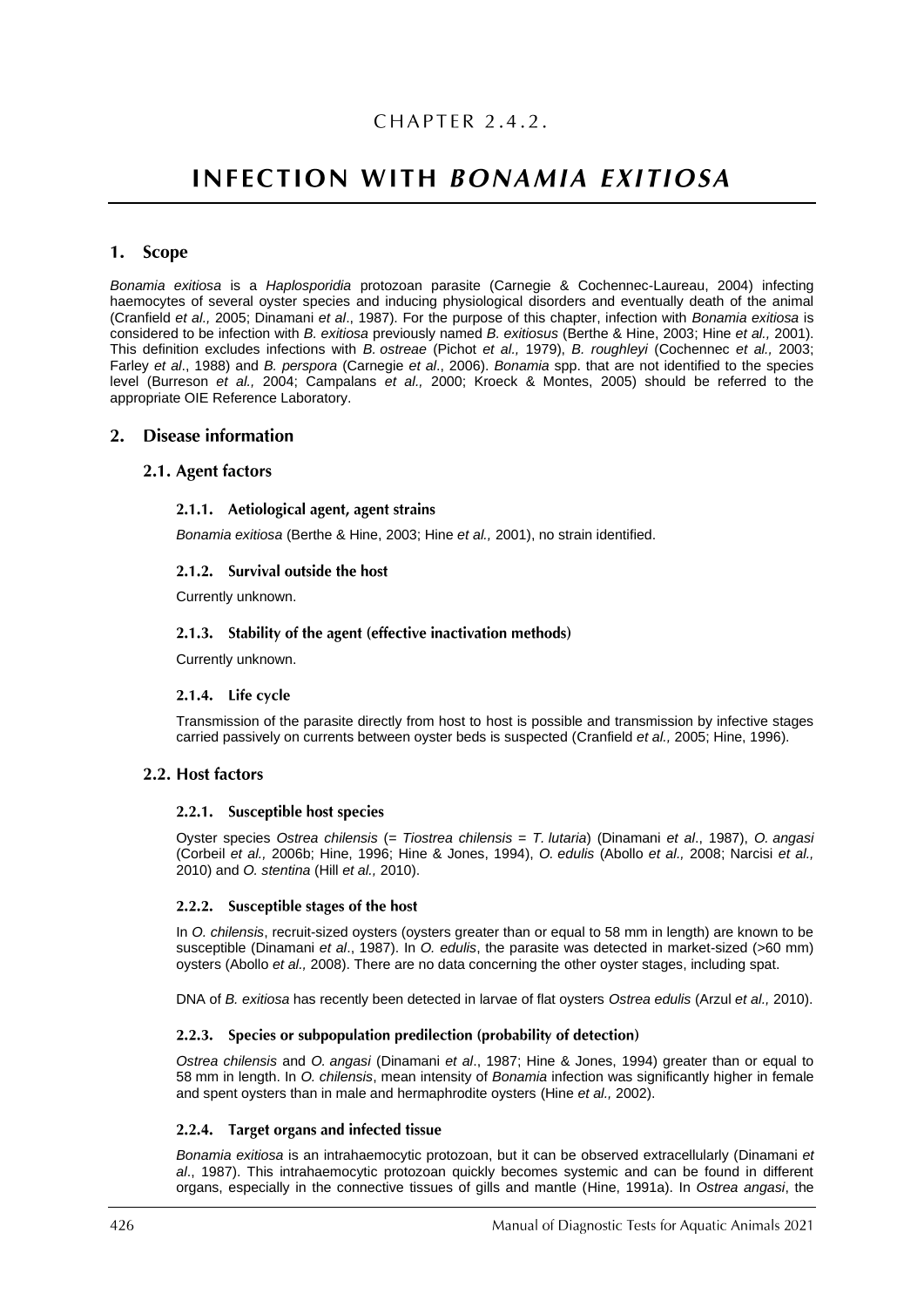parasite is epitheliotropic, and apparently very light infections may cause a massive focal haemocyte infiltration with necrotic foci. In *O. edulis*, the parasite is associated with heavy haemocytic infiltration and appears in the connective tissue of different organs mostly within haemocytes, but sometimes outside host cells (Abollo *et al.,* 2008). In *O. stentina,* haemocytosis was not observed in animals found to be infected with the parasite (Hill *et al.,* 2010).

### 2.2.5. Persistent infection with lifelong carriers

Infection is often fatal depending on host and environmental conditions.

### 2.2.6. Vectors

None identified.

Detection of DNA from *B. exitiosa* in *Crassostrea gigas* suggests that this species may act as carrier or reservoir of *B. exitiosa* (Lynch *et al.,* 2010).

## 2.2.7. Known or suspected wild aquatic animal carriers

*Bonamia exitiosa* usually infects wild populations of susceptible species (see Section 2.2.1).

## 2.3. Disease pattern

#### 2.3.1. Transmission mechanisms

In *O. chilensis* transmission of the parasite directly from host to host is possible. Released infective particles are ingested by oysters and enter the haemolymph from the gut (Hine, 1991a; 1991b). Infective particles are phagocytosed by agranular haemocytes, but they are able to resist lysis within the haemocyte (Hine & Wesney, 1994).

The parasite's DNA was detected in larvae incubated in the palleal cavity of adult oysters suggesting possible transmission between these two age groups. Larvae might thus contribute to the spread of the parasite during their planktonic life (Arzul *et al.,* 2010).

#### 2.3.2. Prevalence

Prevalence is variable in *O. chilensis* (from 0% to nearly 80%) (Cranfield *et al.,* 2005; Diggles *et al*., 2002). In the Southern Hemisphere, infection with *B. exitiosa* shows the highest prevalence from January to April, with the parasite barely detectable in September and October (Hine, 1991a). Stressors such as exposure to extreme temperatures (below 7 C or above 26°C) and salinity (40%), starvation (prolonged holding in filtered sea water), handling (vigorous stirring four times per day), or heavy infection with an [apicomplexan](http://www.pac.dfo-mpo.gc.ca/sci/shelldis/pages/apicomplexnzoy_e.htm) (Hine, 2002), can affect the disease dynamics of *B. exitiosa* in *O. chilensis* (Hine *et al.,* 2002). In Galicia (Spain), the maximum reported prevalence of *B. exitiosa* in *O. edulis* was 34% in one batch collected in October (Abollo *et al.,* 2008). Despite some prevalence differences observed between sampling dates, it is not presently possible to determine the annual infection pattern of flat oysters with *B. exitiosa* in Europe.

Prevalence is variable in *O. edulis* in which co-infection with *B. ostreae* was reported (Abollo *et al.,* 2008).

#### 2.3.3. Geographical distribution

Infection with *B. exitiosa* is found in *O. chilensis* in the Foveaux Strait and other locations around South Island, New Zealand (Dinamani *et al*., 1987; Doonan *et al.,* 1994); in *O. angasi* in Australia (Port Philip Bay, Victoria; Georges Bay, Tasmania; and Albany, Western Australia) (Corbeil *et al.,* 2006b; Hine, 1996; Hine & Jones, 1994); in *O. edulis* in Galicia (Spain) (Abollo *et al.,* 2008), in the Adriatic Sea in Italy (Narcisi et al. 2010), in the Mediterranean Sea in France and in Cornwall in the United Kingdom; and in *O. stentina* in Tunisia (Hill *et al.,* 2010).

#### 2.3.4. Mortality and morbidity

Infection is often lethal. In *O. chilensis*, death usually occurs concurrently to the highest intensity infection level, particularly in association with high intensity apicomplexan infections (Hine, 2002; Hine & Wesney, 1994). The disease seems to kill more than 80% of the oysters as the wave of infection passes through an oyster bed over a period of 2–3 years (Cranfield *et al.,* 2005).The impact of *B. exitiosa* in *O. edulis* or *O. stentina* has not been evaluated yet.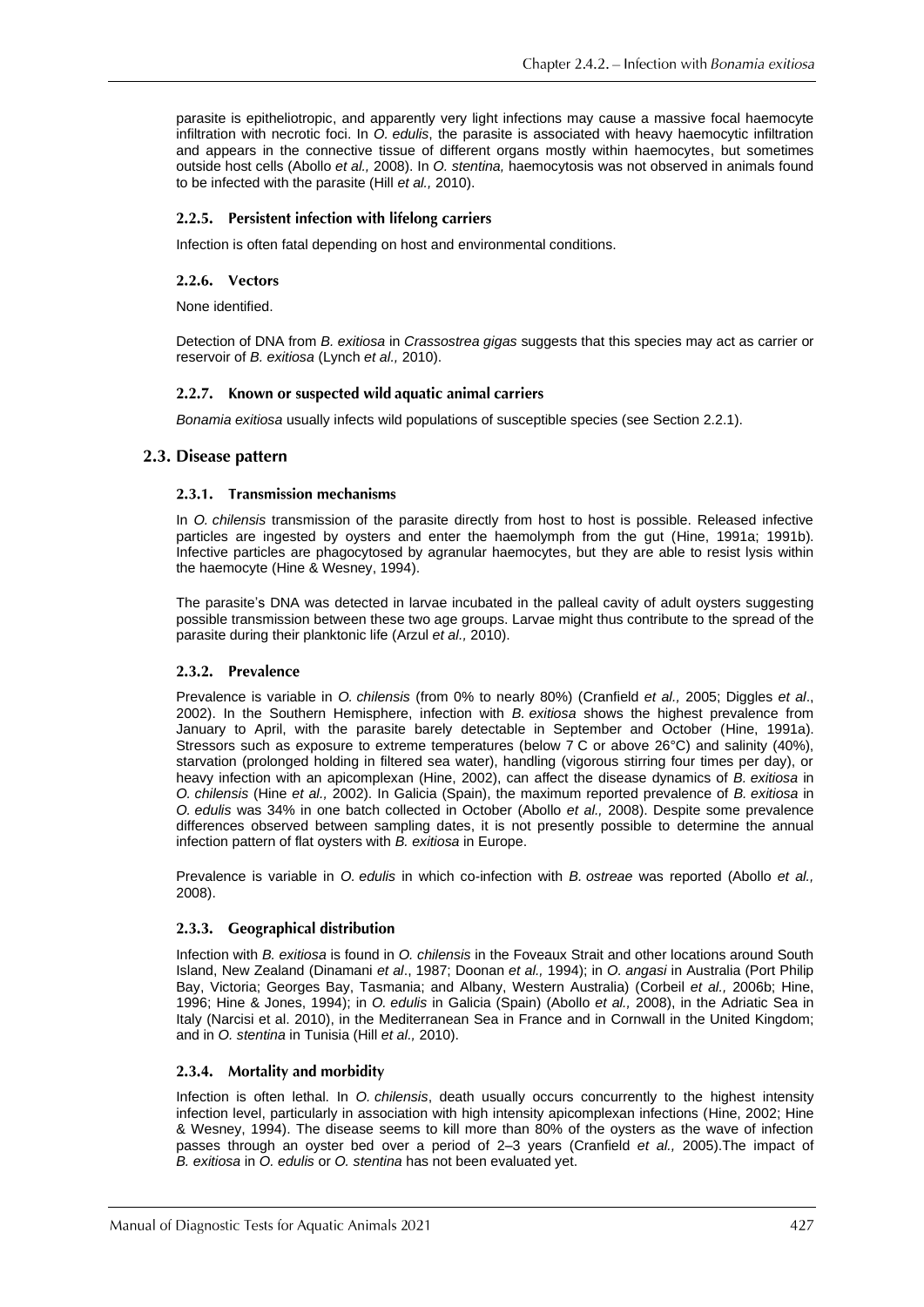## 2.3.5. Environmental factors

Prevalence was higher in oysters kept for a short period (14 days) in warm water (25–26°C) for 1 hour daily or in hypersaline (39–40%) water compared with cold water (7°C for 1 hour daily) and to hyposaline water (15%) (Hine *et al.,* 2002). However, in this study, variation in temperature and salinity was used as a stressor.

In *O. chilensis*, prevalence shows an annual pattern with two peaks reported in April (early autumn) and August (winter) (Hine, 1991a). The evolution of *B. exitiosa* in *O. edulis* or *O. stentina* according to the season has not been studied yet.

## 2.4. Control and prevention

2.4.1. Vaccination

None.

 $2.4.2.$ Chemotherapy

None.

2.4.3. Immunostimulation

None.

**Resistance breeding**  $2.4.4.$ 

None.

 $2.4.5.$ **Restocking with resistant species** 

None.

 $2.4.6.$ **Blocking agents** 

None.

2.4.7. Disinfection of eggs and larvae

No data available.

#### 2.4.8. General husbandry practices

Development of lighter dredges and less damaging fishing strategies should reduce the chance of disease outbreaks by lowering disturbance (Cranfield *et al.,* 2005). Avoiding stressors such as exposure to extreme temperatures (below 7 or above 26°C) and salinity (40%), starvation, handling, or heavy infection with other parasites, as well as decreasing density, should help to reduce the impact of the disease (Cranfield *et al.,* 2005; Hine *et al.,* 2002).

## 3. Sampling

## 3.1. Selection of individual specimens

Gaping or freshly dead individuals (2 or more years old) should be sampled as a priority, to increase the chances of finding infected oysters. For histology, only live (including moribund) oysters should be sampled.

Sampling should be organised once a year when prevalence is known to be at a maximum. When such data are not available in a particular ecosystem, sampling should preferably be carried out between January and April in the Southern Hemisphere (Hine, 1991a).

## 3.2. Preservation of samples for submission

For histology, the best preservative is Davidson's AFA, but 10% buffered formalin or other standard histology fixatives are also acceptable. For polymerase chain reaction (PCR) assays, samples must be preserved in 95–100% ethanol and not denatured alcohol.

## 3.3. Pooling of samples

Pooling of samples might be relevant, but its impact on diagnostic tool performance has not been evaluated.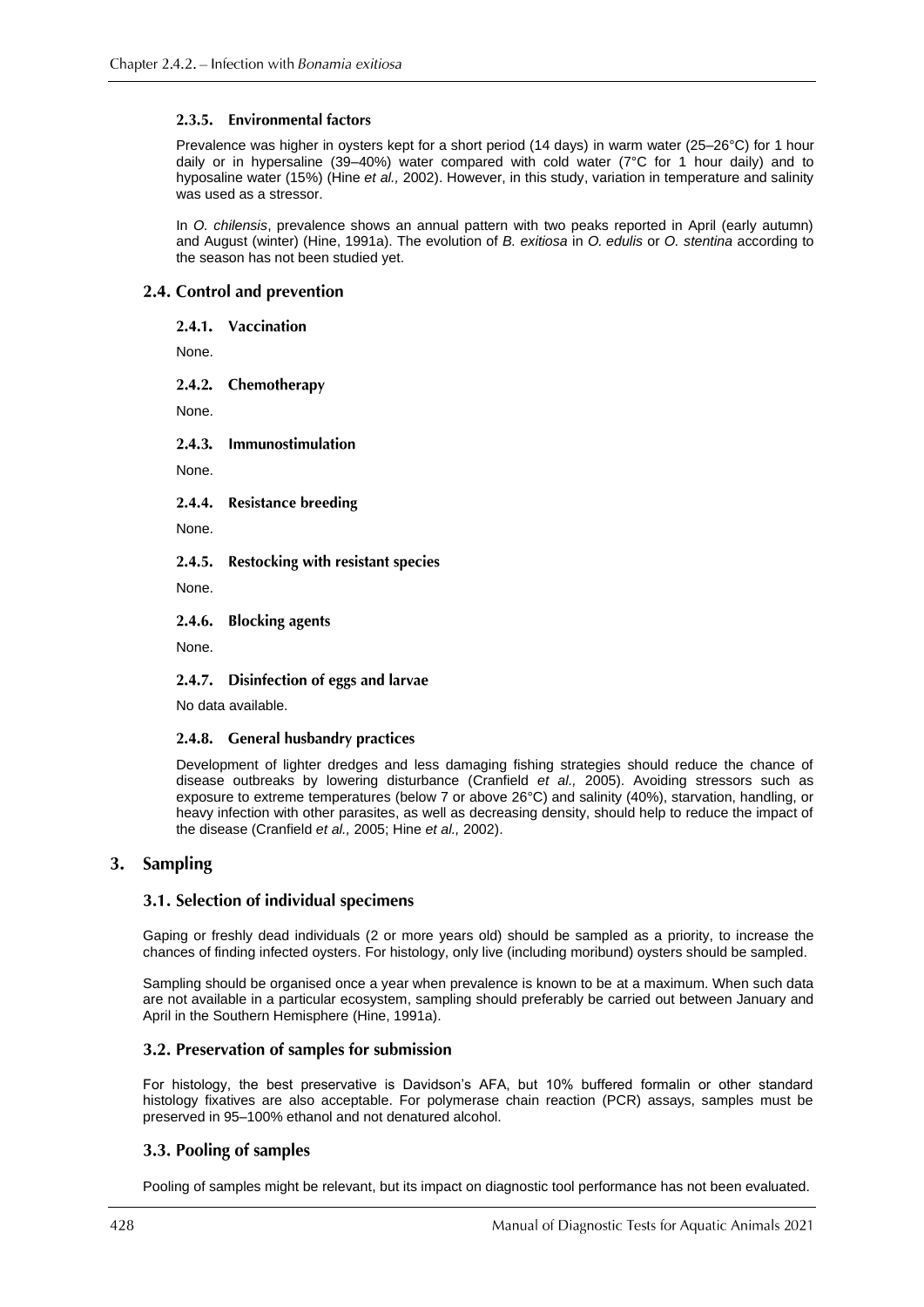## 3.4. Best organs or tissues

A 3–5 mm thick section of tissues including gills, mantle, gonad, and digestive gland, is used for diagnosis of *B. exitiosa* by histology. Gills and/or heart are preferred for some tests, including imprints and polymerase chain reaction (PCR).

### 3.5. Samples/tissues that are not suitable

Tissues other than gills, heart and mantle are less suitable.

#### 4. **Diagnostic methods**

## 4.1. Field diagnostic methods

#### 4.1.1. Clinical signs

Clinical signs include dead or gaping oysters, but these clinical signs are not pathognomonic for infection with *B. exitiosa* and could be indicative of other infections.

#### 4.1.2. Behavioural changes

Gaping.

#### 4.2. Clinical methods

#### 4.2.1. Gross pathology

Most live infected oysters appear normal, but sometimes the gills can appear to be eroded (Dinamani *et al*., 1987).

#### 4.2.2. Clinical chemistry

None.

#### 4.2.3. Microscopic pathology

In *O. chilensis*, lesions occur in the connective tissue of the gill and mantle, and in the vascular sinuses around the stomach and intestine. The sub-epithelial layer of mantle connective tissue, which is infiltrated by groups of parasitised granular haemocytes, presents a dissociated appearance (Dinamani *et al*., 1987). In apparently light infections of gill and digestive diverticular epithelia in *O. angasi,* faintly staining pale basophilic intracellular *B. exitiosa* results in massive epithelial hyperplasia. In *O. edulis*, the parasite was detected in the connective tissues of different organs in association with heavy haemocytic infiltration (Abollo *et al.,* 2008).

#### 4.2.4. Wet mounts

None.

#### 4.2.5. Imprints

Spherical or ovoid organisms (2–5 µm wide) can be observed within the haemocytes in heart or gill imprints

#### 4.2.6. Electron microscopy/cytopathology

In advanced infection, the parasite can be observed within the haemocytes.

## 4.3. Agent detection and identification methods

#### 4.3.1. Direct detection methods

#### 4.3.1.1. Microscopic methods

4.3.1.1.1. Wet mounts

None.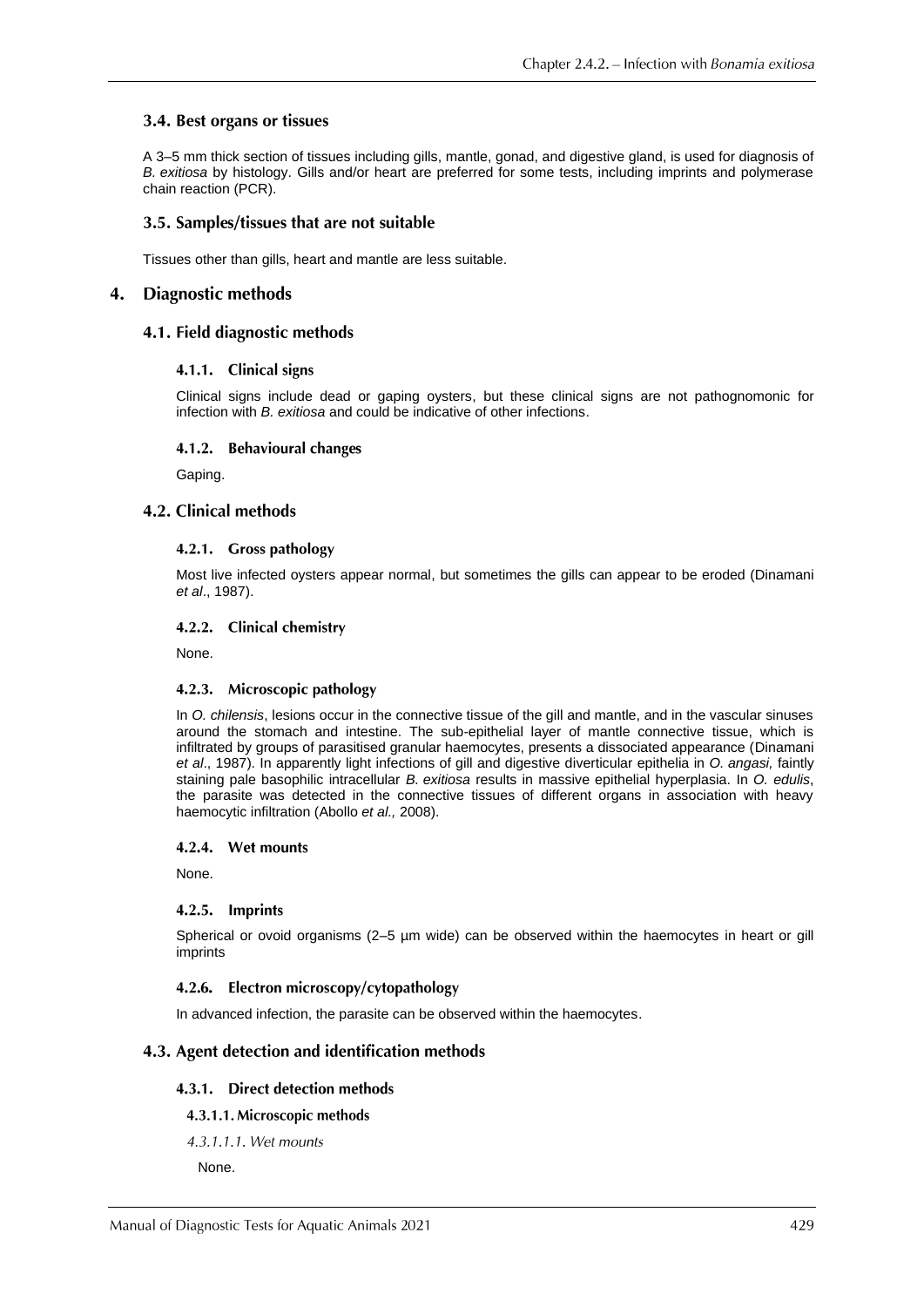#### 4.3.1.1.2. Imprints

*Samples to be taken:* oyster spat or heart ventricle or gills from live hosts of 2 years of age or more.

*Technical procedure:* after drying tissues on absorbent paper, several imprints are made on a glass slide. Slides are air-dried, fixed in methanol or in absolute ethanol and stained using a commercially available blood-staining kit, in accordance with the manufacturer's instructions. After rinsing in tap water and drying, the slides are mounted with a cover-slip using an appropriate synthetic resin. Slides are observed first at  $\times$ 200 magnification and then under oil immersion at ×1000 magnification.

*Positive controls:* recommended and available from the OIE Reference Laboratory.

Levels of validation:

- *Specificity and sensitivity:* low specificity, but with a sensitivity better than histological examination (Diggles *et al*., 2003). When compared with the PCR and *in-situ* hybridisation (ISH) combined, heart imprints show a sensitivity of 59.3% and a specificity of 100% in *O. chilensis* (Diggles *et al*., 2003).
- *Gold standard:* tissue imprint sensitivity is higher than histology, which is the gold standard, although it is not parasite species specific.

Interpretation of results:

- A positive result is the presence of small spherical or ovoid organisms (2–5 µm wide) within the haemocytes. However, the parasite might also occur extracellularly. These organisms show a basophilic cytoplasm and an eosinophilic nucleus (colours may vary with the stain used) and, because they spread on the slide, they can appear larger on imprints than on histological examination.
- In susceptible species within the known geographical range of infection with *B. exitiosa,* a positive result is indicative of infection with *B. exitiosa* in *O. chilensis* and *O. angasi*, but with *B. exitiosa* or *B. ostreae* in *O. edulis*
- In other species or outside the known geographical range of infection with *B. exitiosa*, a positive result is indicative of infection with a *Bonamia* species that needs to be confirmed by the OIE Reference Laboratory.

*Availability of commercial tests:* quick staining kits are commercially available (e.g. Hemacolor®).

4.3.1.1.3. Fixed sections

#### 4.3.1.1.3.1. Histology

*Samples to be taken:* live or freshly dead oysters.

*Technical procedure:* sections of tissue that include gills, digestive gland, mantle, and gonad should be fixed for 24 hours in Davidson's fixative or in other standard histology fixatives including 10% buffered formalin, followed by normal processing for paraffin histology and staining, for example, with haematoxylin and eosin. Observations are made at increasing magnifications up to  $\times$ 1000.

*Positive controls:* recommended and available from the OIE Reference Laboratory.

Levels of validation:

- *Specificity and sensitivity:* in *O. chilensis*, low specificity but sensitivity is good for moderate- to high-intensity infections, and low for low-intensity infections. When compared with the PCR and the ISH combined, histology shows a sensitivity of 44% (lower than heart imprints) and a specificity of 100% (Diggles *et al*., 2003).
- *Gold standard:* histology is the gold standard and is the recommended surveillance method in regions only infected by *B. exitiosa*. However in regions where *B. exitiosa* and *B. os*treae are sympatric, a positive result by histology needs to be confirmed by molecular characterisation.

Interpretation of results:

 A positive result is the presence of parasites as very small cells of 2–5 µm wide within the haemocytes or free in the connective tissue or sinuses of the gill, gut and mantle epithelium in *O. chilensis*. They are often associated with an intense disseminated haemocyte infiltration in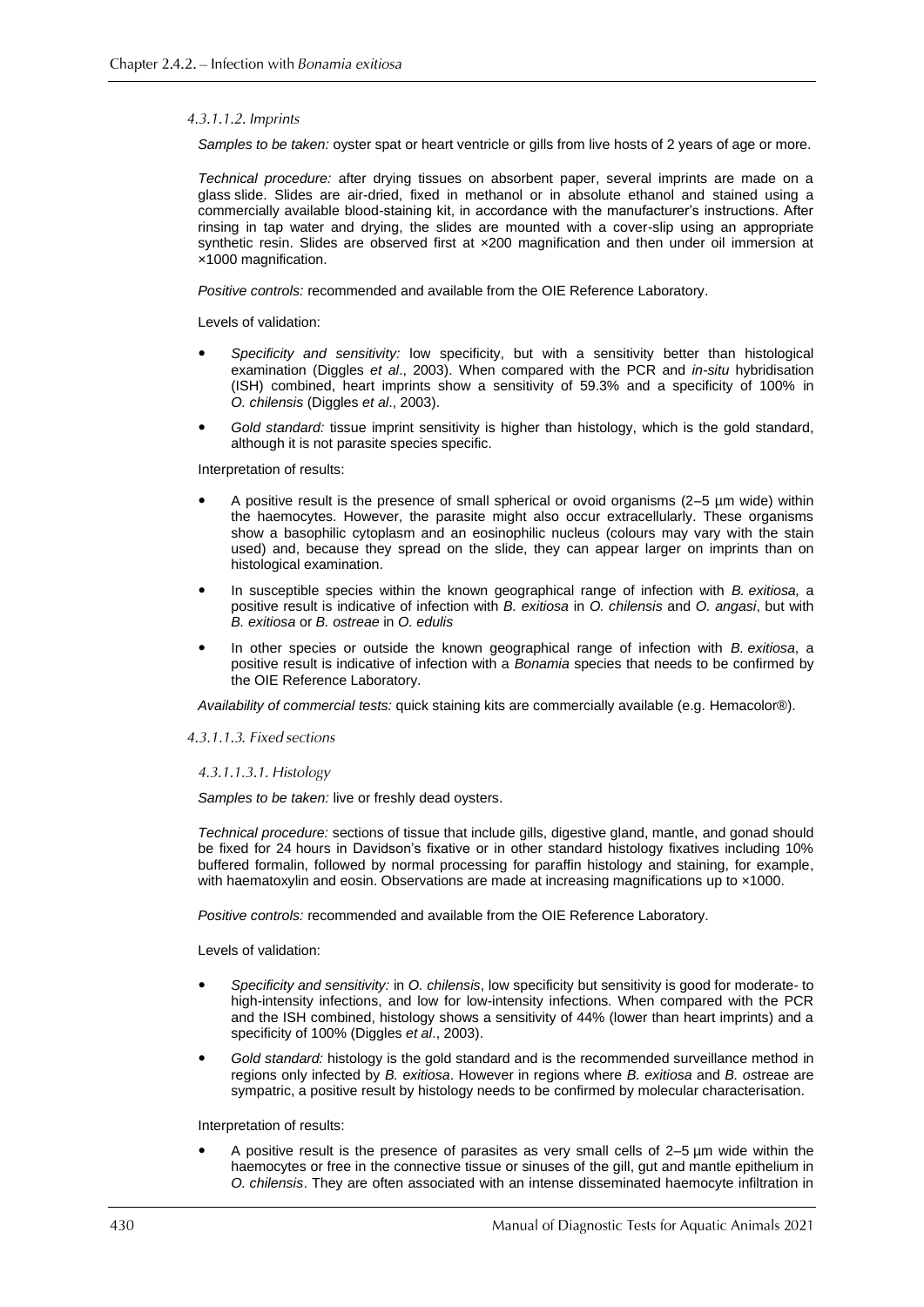*O. chilensis* but intense focal haemocyte infiltration in *O. angasi*. To avoid any doubt, the parasite has to be observed inside the haemocyte for a positive diagnosis. The technique is not species specific.

- In susceptible species within the known geographical range of infection with *B. exitiosa* a positive result is indicative of infection with *B. exitiosa* in *O. chilensis* and *O. angasi*, but with *B. exitiosa* or *B. ostreae* in *O. edulis*.
- In other species or outside the known geographical range of infection with *B. exitiosa*, a positive result is indicative of infection with a *Bonamia* species that needs to be confirmed by the OIE Reference Laboratory.

*Availability of commercial tests:* no commercially available tests.

#### 4.3.1.1.3.2. Transmission electron microscopy

#### *Samples to be taken:* live or freshly dead oysters.

*Technical procedure:* a small sized piece of tissue (1–2 mm) should be fixed in 3% glutaraldehyde (in 0.22 µm filtered sea water [FSW]) for 1 hour, washed three times in FSW, fixed in 1% osmic acid and washed twice again in FSW. After dehydration in successive baths of ethanol, and two baths of propylene oxide, samples should be progressively impregnated and embedded in Epon<sup>1</sup>. After polymerisation at 60°C, blocks should be cut firstly at 0.5–1 µm for quality control and then at 80–100 nm for examination under an electron microscope. Ultrathin sections are placed on mesh copper grids and counterstained using uranyl acetate and lead citrate.

#### *Positive controls:* none.

Levels of validation:

 *Specificity and sensitivity:* better specificity than imprints and histology. Transmission electron microscopy (TEM) permits the differentiation of *B. exitiosa* from other closely related microcells, such as *B. ostreae*.

Interpretation of results:

- A positive result is the presence of parasites within the haemocytes. In *O. chilensis*, four parasite development stages have been described in infected oysters corresponding to dense forms (Stage 1), intermediate forms (Stage 2), plasmodial forms (Stage 3) and vacuolated forms (Stage 4) (Hine, 1991b; Hine *et al.,* 2001). Intracellular structures include mitochondria, haplosporosomes, Golgi apparatus and persistent intranuclear microtubules.
- Unlike other haplosporidians, including *B. ostreae*, a stage containing a large vacuole derived from enlargement of one or more mitochondria has been observed in *B. exitiosa* (Hine, 1991b; Hine *et al.*, 2001). Dense forms of *B. exitiosa* are slightly larger in size (3 ± 0.3 µm mean diameter number of parasites = 61) in comparison with *B. ostreae*,  $(2.4 \pm 0.5 \,\text{\ensuremath{\mu}m}$  mean diameter number of parasites = 64) and have more haplosporosomes, mitochondrial profiles and lipoid bodies per ultrastructure section, as well as smaller tubulo-vesicular mitochondria. In addition, dense, but not light, forms of *B. ostreae* lack nuclear membrane-bound Golgi/nuclear cup complexes and a vacuolated stage (Hine *et al.,* 2001).

*Availability of commercial tests:* no commercially available tests.

#### 4.3.1.2. Agent isolation and identification

4.3.1.2.1. Cell culture/artificial media

Not available.

#### 4.3.1.2.2. Antibody-based antigen detection methods

Not currently available, but one of the two monoclonal antibodies raised against the cell membrane of *B. ostreae* reacted with *B. exitiosa* (Mialhe *et al.,* 1988).

Reference to specific commercial products as examples does not imply their endorsement by the OIE. This applies to all commercial products referred to in this *Aquatic Manual*.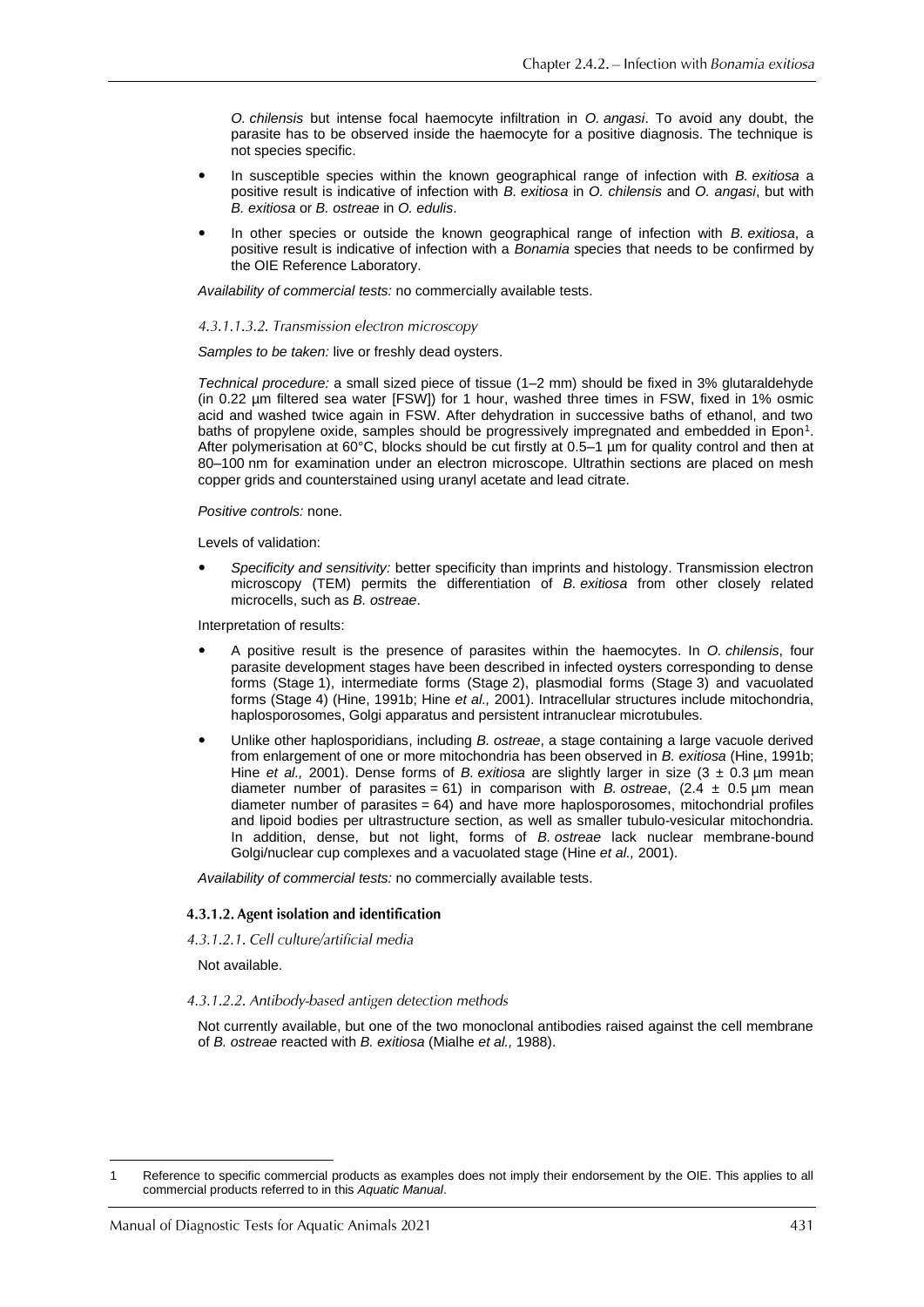#### 4.3.1.2.3. Molecular techniques

#### 4.3.1.2.3.1. Polymerase chain reaction (PCR)

*Samples to be taken:* live or freshly dead oysters.

*Technical procedure:* tissue samples are placed in 95–100% ethanol or frozen until DNA is extracted. DNA extraction is accomplished by proteinase K digestion overnight at 50°C, and phenol–chloroform extraction with ethanol precipitation (Cochennec *et al.,* 2000).

A PCR protocol developed for the detection of *B. ostreae* has been shown to allow *B. exitiosa* detection (Carnegie & Cochennec-Laureau, 2004; Diggles *et al*., 2003; Hine *et al.,* 2001). The primer pair Bo–Boas (5'-CAT-TTA-ATT-GGT-CGG-GCC-GC-3' and 5'-CTG-ATC-GTC-TTC-GAT-CCC-CC-3', respectively) amplifies a 304 bp product from the small subunit (SSU) rDNA region (Cochennec *et al.,* 2000). PCR mixtures contain buffer (500 mM KCl, 100 mM Tris/HCl [pH 9.0 at 25°C] and 1% Triton<sup>®</sup> X-100), 2.5 mM MgCl<sub>2</sub>, 0.2 mM dNTP mix, 1 µM forward and reverse primers, 0.02 units  $\mu$ <sup>-1</sup> Taq DNA polymerase, and 0.2 ng  $\mu$ <sup>-1</sup> of the DNA template in a total volume of 50 µl. Samples are denatured in a thermocycler for 5 minutes at 94°C before being submitted to 30 cycles (94°C for 1 minute, 55°C for 1 minute, 72°C for 1 minute), followed by a final extension of 10 minutes at 72°C.

A second primer pair C<sup>F</sup> and C<sup>R</sup> (5'-CGG-GGG-CAT-AAT-TCA-GGA-AC-3' and 5'-CCA-TCT-GCT-GGA-GAC-ACA-G-3', respectively), also designed to amplify a 760 bp product from the SSU rDNA of *B. ostreae*, should amplify *B. exitiosa* (Carnegie & Cochennec-Laureau, 2004).

A TaqMan PCR assay using primers and probe targeting the ITS1 (internal transcribed spacer) region can also be used for *Bonamia* spp. detection (Corbeil *et al.,* 2006a). Sensitivity is good; this assay does not amplify *Haplosporidium nelsoni*, *H. costale* or *Mikrocytos mackini*. However, it has not yet been thoroughly validated.

*Positive/negative controls:* these are compulsory. Positive controls are: 1) PCR with specific primers to genomic DNA from highly infected host or DNA from purified parasite; 2) nonspecific amplification (actin, SSU, etc.). Negative controls are: 3) no target DNA reactions; 4) PCR with specific primers to genomic DNA from non-infected hosts. Positive controls are available on request from the OIE Reference Laboratory.

Levels of validation:

- *Specificity and sensitivity:* based on target DNA sequence similarity, the primer pair Bo–Boas should amplify all microcell haplosporidians (Carnegie & Cochennec-Laureau, 2004). The sensitivity of the assay is higher than histocytological methods but lower than *in-situ*  hybridisation (Diggles *et al*., 2003).
- *Gold standard:* when compared with histology and heart imprints combined, and assuming that these latter techniques present 100% sensitivity and specificity, PCR shows a sensitivity of 88.2% (lower than ISH) and a specificity of 36.4% (Diggles *et al*., 2003).

Interpretation of results:

- A positive result is an amplicon of the appropriate size, with all negative controls negative and all positive controls positive.
- The PCR assay is not species specific. The sequence of the SSU rDNA gene from *Bonamia exitiosa* shows polymorphism with that of *B. ostreae* and *B. roughleyi* by restriction fragment length polymorphism (RFLP) analysis after digesting Bo–Boas PCR products with *Bgl* I and *Hae* II. *Bonamia ostreae* and *B. exitiosa* show the same profile (two products of 115 and 189 bp) when digested with *Hae* II, while the *B. roughleyi* PCR product is not digested. The B. ostreae profile consists of two bands of 120 and 180 bp when digested with *Bgl* I, while B. exitiosa and *B. roughleyi* PCR products are not digested (Carnegie & Cochennec-Laureau, 2004; Hine *et al.,* 2001). However, based on sequence analysis, the PCR-RFLP does not distinguish *B. exitiosa* and other related isolates from *B. perspora*.
- In *O. chilensis* and *O. angasi* from New Zealand and Australia, respectively, an expected PCR-RFLP result, associated with a positive result by means of histology or imprints, is confirmatory for infection with *B. exitiosa;*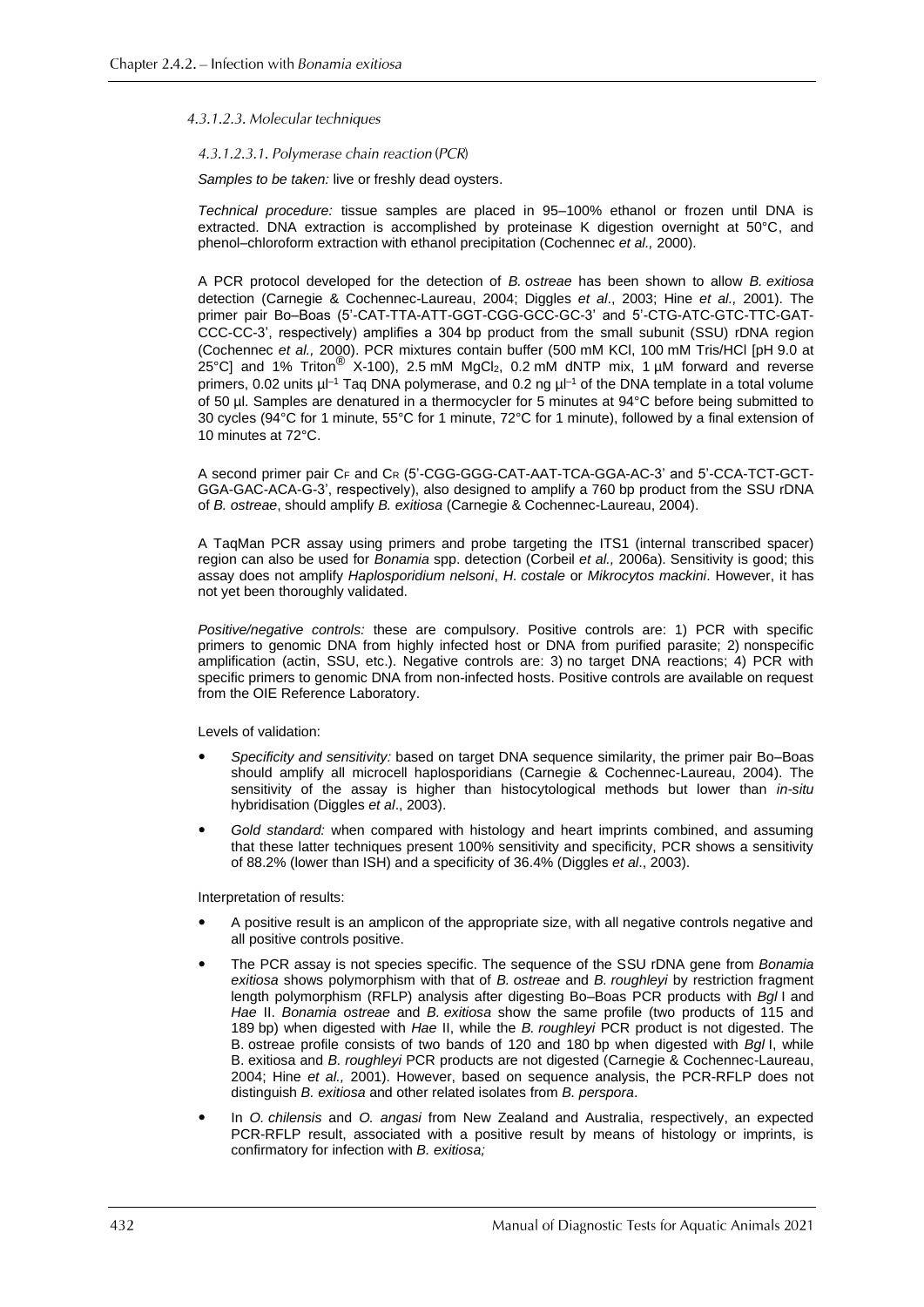• In other species, or outside the known geographical range of infection with *B. exitiosa*, an expected PCR-RFLP result, associated with a positive result by means of histology or imprints, is strongly indicative of infection with *B. exitiosa,* but PCR product sequencing and, if possible, TEM is necessary before confirmatory diagnosis.

*Availability of commercial tests:* no commercially available tests.

#### 4.3.1.2.3.2. In-situ hybridisation (ISH)

Samples to be taken: live or freshly dead oysters.

*Technical procedure:* an ISH protocol developed for the detection of *B. ostreae* has been shown to allow *B. exitiosa* detection (Cochennec *et al.,* 2000; Diggles *et al*., 2003). This assay uses a 300 bp digoxigenin-labelled probe targeting the SSU rDNA gene. Tissue samples are placed in Davidson's fixative for 24 hours and are then embedded in paraffin. Sections of 5 um are cut, placed on silanecoated slides and then baked overnight in an oven at 60°C. After de-waxing, slides are treated with proteinase K (100 µg ml<sup>-1</sup>) in TE buffer (50 mM Tris, 10 mM EDTA [ethylene diamine tetra-acetic acid]) at 37°C for 30 minutes. Slides are dehydrated by immersion in an ethanol series and air dried. The slides are then covered with hybridisation buffer  $(4 \times SSC)$  [standard saline citrate; 60 mM NaCi, 600 mM NaCl, pH 7], 50% formamide, 1 × Denhardt's solution, 250 µg ml–1 yeast tRNA, 10% dextran sulphate) containing 20 ng of the digoxigenin-labelled probe. After denaturation for 5 minutes at 95°C, hybridisation is performed by incubating the slides in a humid chamber overnight at 42°C. The probe is produced by PCR using the previously described primer pair Bo– Boas with digoxigenin incorporation. The PCR is performed as described in the section on PCR except that DIG dUTP 25 mM is added to the reaction mixture. The detection steps are performed according to the manufacturer's instructions.

Another ISH protocol uses a cocktail of three 5' digoxigenin-labelled probes specific to closely related members of the *B. exitiosa*–*B. roughleyi* group (Hill *et al.,* 2010). However, this assay has not been thoroughly validated.

*Positive/negative controls: these are* compulsory. Positive controls are: 1) ISH on infected host; 2) nonspecific ISH (SSU rDNA) on samples. Negative controls are: 3) no probe ISH reactions; 4) ISH on non-infected hosts. Positive controls are available on request from the OIE Reference Laboratory.

Levels of validation:

- *Specificity and sensitivity:* specificity is higher than histocytological methods. However, the Bo–Boas probe is also able to detect *Haplosporidium nelsoni* in *Crassostrea virginica, B. ostreae* in *O. edulis* but not *Mikrocytos mackini* in *C. gigas* (Carnegie & Cochennec-Laureau, 2004; Cochennec *et al.,* 2000). Sensitivity of the assay is higher than histocytological methods and PCR (Diggles *et al*., 2003).
- *Gold standard:* when compared with histology and heart imprints combined, and assuming that these latter techniques present 100% sensitivity and specificity, ISH shows a sensitivity of 100% (higher than PCR) and a specificity of 27.3% (Diggles *et al*., 2003).

Interpretation of results:

- A positive result corresponds to dark labelled parasites inside the haemocytes, with all negative controls negative and all positive controls positive.
- In susceptible species, within the known geographical range of infection with *B. exitiosa* a positive result is indicative of infection with *B. exitiosa* in *O. chilensis* and *O. angasi*, but with *B. exitiosa* or *B. ostreae* in *O. edulis*
- In other species or outside the known geographical range of infection with *B. exitiosa*, a positive result is indicative of infection with a *Bonamia* species that needs to be confirmed by the OIE Reference Laboratory.

*Availability of commercial tests:* DIG nucleic acid detection kit (Boehringer Mannheim).

#### 4.3.1.2.3.3. Sequencing

Sequencing is recommended as one of the final steps for confirmatory diagnosis. Targeted regions are SSU rDNA and ITS1. Although the sequences are available in the public gene banks, it is recommended to refer such cases to the appropriate OIE Reference Laboratory.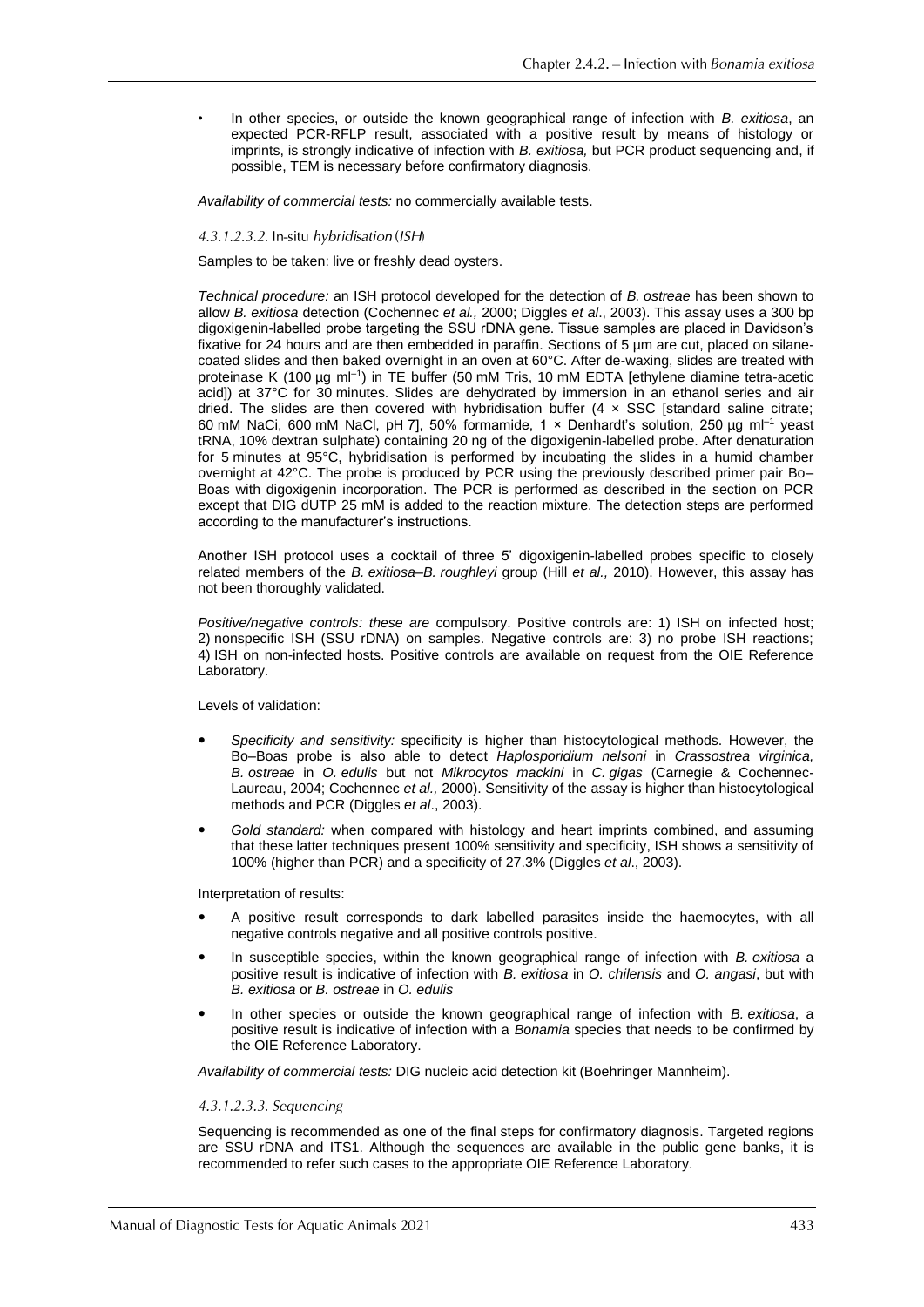4.3.1.2.4. Agent purification

None.

## 4.3.2. Serological methods

None applicable.

#### $5.$ Rating of tests against purpose of use

As an example, the methods currently available for targeted surveillance and diagnosis of infection with *B. exitiosa* are listed in Table 5.1. The designations used in the Table indicate: a = the method is the recommended method for reasons of availability, utility, and diagnostic specificity and sensitivity;  $b =$  the method is a standard method with good diagnostic sensitivity and specificity;  $c =$  the method has application in some situations, but cost, accuracy, or other factors severely limits its application; and  $d =$  the method is presently not recommended for this purpose. These are somewhat subjective as suitability involves issues of reliability, sensitivity, specificity and utility. Although not all of the tests listed as category a or b have undergone formal standardisation and validation, their routine nature and the fact that they have been used widely without dubious results, makes them acceptable.

| Method                    | <b>Targeted surveillance</b> |            |           |               | Presumptive | Confirmatory |
|---------------------------|------------------------------|------------|-----------|---------------|-------------|--------------|
|                           | Larvae                       | <b>PLs</b> | Juveniles | <b>Adults</b> | diagnosis   | diagnosis    |
| <b>Gross signs</b>        | d                            | d          | C         | C             | $\mathbf c$ | d            |
| <b>Tissue imprints</b>    | d                            | d          | a         | a             | a           | C            |
| Histopathology            | d                            | d          | a         | a             | a           | $\mathbf{C}$ |
| <b>Transmission EM</b>    | d                            | d          | d         | d             | d           | b            |
| <b>In-situ DNA probes</b> | d                            | d          | d         | d             | d           | b            |
| PCR and TaqMan PCR        | a                            | a          | a         | a             | a           | $\mathbf{C}$ |
| <b>PCR-RFLP</b>           | d                            | d          | d         | d             | d           | b            |
| Sequence                  | d                            | d          | d         | d             | d           | a            |

Table 5.1. Methods for targeted surveillance and diagnosis

PLs = postlarvae; EM = electron microscopy; PCR = polymerase chain reaction; RFLP = restriction fragment length polymorphism.

## 6. Test(s) recommended for targeted surveillance to declare freedom from infection with **Bonamia** exitiosa

Prescribed methods for targeted surveillance to declare freedom from infection as outlined in the *Aquatic Code*  are: tissue imprints (heart or gills), histology or PCR in regions only infected by *B. exitiosa*. However in regions where *B. exitiosa* and *B. os*treae are sympatric, a positive result by histology needs to be confirmed by molecular characterisation.

## 7. Corroborative diagnostic criteria

## 7.1. Definition of suspect case

Any positive result obtained by any diagnostic technique should be considered suspect.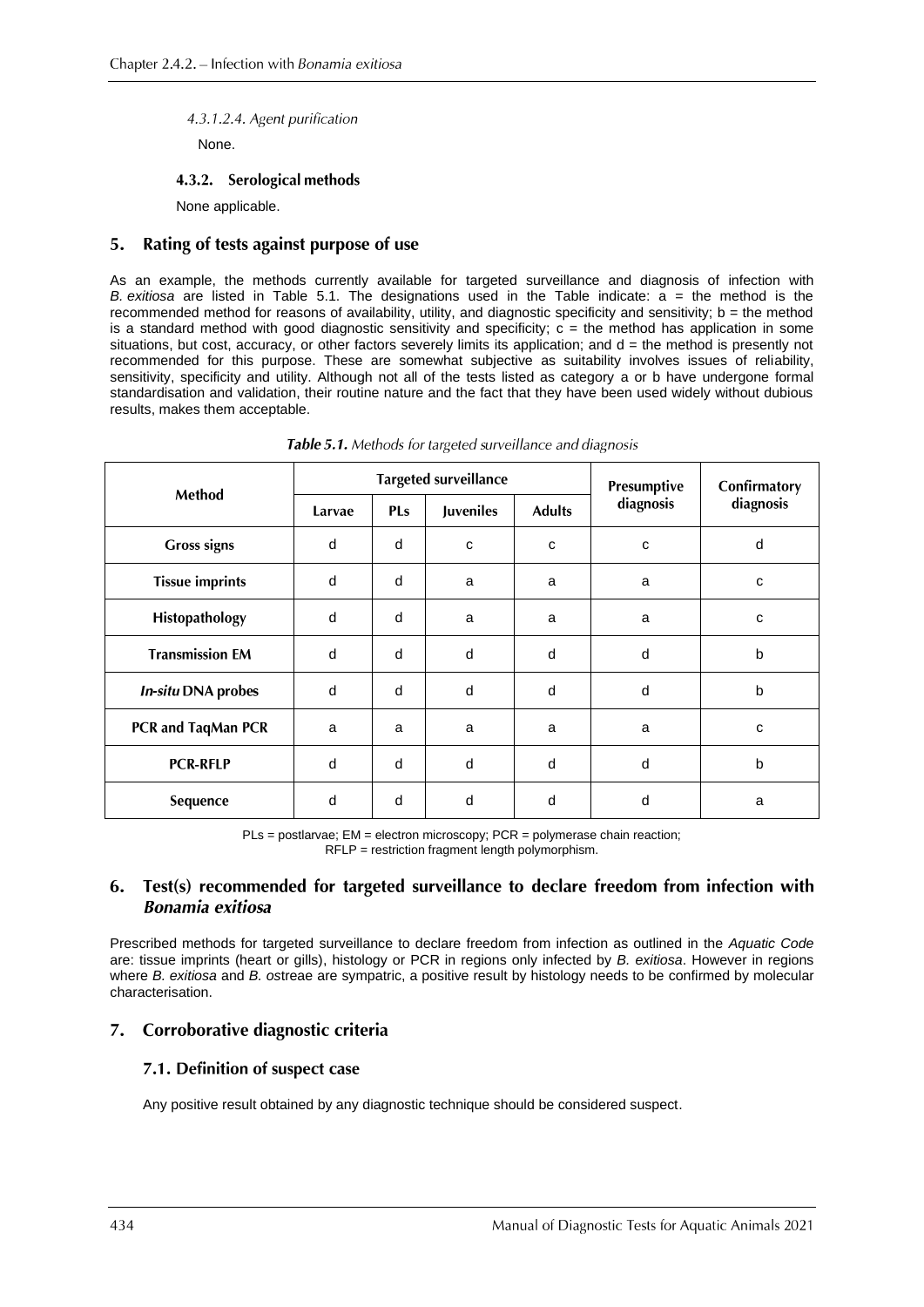## 7.2. Definition of confirmed case

In susceptible species within the known geographical range of infection with *B. exitiosa*, a confirmed case of *B. exitiosa* is a positive result by tissue imprints, histology or *in-situ* hybridisation combined with a positive result by PCR-RFLP and sequencing.

In other host species or outside the known range of *B. exitiosa*, TEM confirmation is recommended. However, this technique is only suitable for samples that have high intensities of infection.

#### 8. References

ABOLLO E., RAMILO A., CASAS S.M., COMESAÑA P., CAO A., CARBALLAL M.J. & VILLALBA A. (2008). First detection of the protozoan parasite *Bonamia exitiosa* (Haplosporidia) infecting flat oyster *Ostrea edulis* grown in European waters. *Aquaculture,* **274**, 201–207.

ARZUL I., LANGLADE A., CHOLLET B., ROBERT M., FERRAND S., OMNES E., LEROND S., COURALEAU Y., JOLY J.-P., FRANÇOIS C. & GARCIA C. (2010). Can the protozoan parasite *Bonamia ostreae* infect larvae of flat oysters *Ostrea edulis*? *Vet. Parasitol*., [doi:10.1016/j.vetpar.2011.01.060](http://dx.doi.org/10.1016/j.vetpar.2011.01.060)

BERTHE F.C.J. & HINE P.M. (2003). *Bonamia exitiosa* Hine *et al.,* 2001 is proposed instead of *B. exitiosus* as the valid name of *Bonamia* sp. infecting flat oysters *Ostrea chilensis* in New Zealand. *Dis. Aquat. Org*., **57**, 181.

BURRESON E.M., STOKES N.A., CARNEGIE R.B. & BISHOP M.J. (2004). *Bonamia* sp. (Haplosporidia) found in nonnative oysters *Crassostrea ariakensis* in Bogue Sound, North Carolina. *J. Aquat. Anim. Health,* **16**, 1–9.

CAMPALANS M., ROJAS P. & GONZALEZ M. (2000). Haemocytic parasitosis in the farmed oyster *Tiostrea chilensis*. *Bull. Eur. Assoc. Fish Pathol*., **20**, 31–33.

CARNEGIE R.B., BURRESON E.M., HINE P.M., STOKES N.A., AUDEMARD C., BISHOP M.J. & PETERSON C.H. (2006). *Bonamia perspora* n. sp. (Haplosporidia), a parasite of the oyster *Ostreaola equestris*, is the first Bonamia species known to produce spores. *J. Eukaryot. Microbiol.* **53**, 232–245.

CARNEGIE R.B. & COCHENNEC-LAUREAU N. (2004). Microcell parasites of oysters: Recent insights and future trends. *Aquat. Living Res.*, **17**, 519–528.

COCHENNEC N., LE ROUX F., BERTHE F. & GÉRARD A. (2000). Detection of *Bonamia ostreae* based on small subunit ribosomal probe. *J. Invertebr. Pathol*., **76**, 26–32.

COCHENNEC N., REECE K.S., BERTHE F.C.J. & HINE P.M. (2003). Revisiting *Mikrocytos roughleyi* taxonomic affiliation points to the genus *Bonamia* (*Haplosporidia*). *Dis. Aquat. Org*., **54**, 209–217.

CORBEIL S., ARZUL I., DIGGLES B., HEASMAN M., CHOLLET B., BERTHE F.C. & CRANE M.S. (2006a). Development of a TaqMan PCR assay for the detection of *Bonamia* species. *Dis. Aquat. Org.,* **71**, 75–80.

CORBEIL S., ARZUL I., ROBERT M., BERTHE F.C.J., BESNARD-COCHENNEC N. & CRANE M.S.J. (2006b). Molecular characterization of an Australian isolate of *Bonamia exitiosa*. *Dis. Aquat. Org.,* **71**, 81-85.

CRANFIELD H.J., DUNN A., DOONAN I.J. & MICHAEL K.P. (2005). *Bonamia exitiosa* epizootic in *Ostrea chilensis* from Foveaux Strait, southern New Zealand between 1986 and 1992. *ICES J. Mar. Sci.,* **62**, 3–13.

DIGGLES B.K., COCHENNEC LAUREAU N. & HINE P.M. (2003). Comparison of diagnostic techniques for *Bonamia exitiosus* from flat oysters *Ostrea chilensis* in New Zealand. *Aquaculture,* **220**, 145–156.

DIGGLES B.K. & HINE P.M. (2002). *Bonamia exitiosus* epidemiology in Foveaux Strait oysters. Final research report, OYS1999/01, Ministry of Fisheries, New Zealand. 51 pp. (unpublished report held in NIWA library, Wellington).

DINAMANI P., HINE P.M. & JONES J.B. (1987). Occurrence and characteristics of the haemocyte parasite *Bonamia*  sp. in the New Zealand dredge oyster *Tiostrea lutaria. Dis. Aquat. Org.,* **3**, 37–44.

DOONAN I.J., CRANFIELD H.J. & MICHAEL K.P. (1994). Catastrophic reduction of the oyster, *Tiostrea chilensis* (Bivalvia: Ostreidae), in Foveaux strait, New Zealand, due to infestation by the protistan *Bonamia* sp. *NZ J. Mar. Freshwater Res.,* **28**, 335–344.